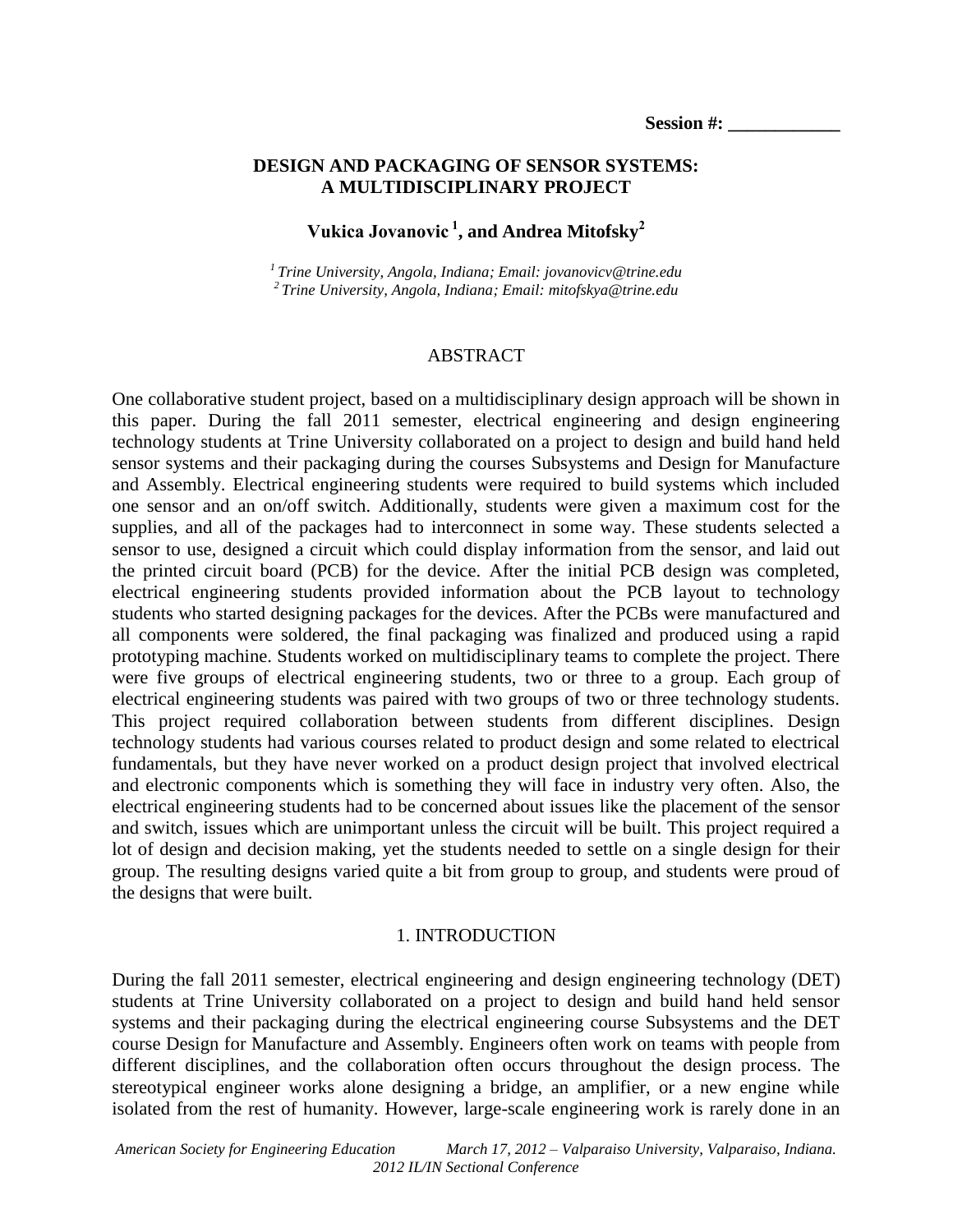isolated manner (Rugarcia, *et al.,* 2000). A multidisciplinary approach which utilizes the ideas of concurrent engineering, where collaboration occurs throughout the design process, may increase the quality and capabilities of a finished product and decrease the time needed for development (Chen and Liang, 2000). According to a survey of industrial managers published in ASEE Prism (ASEE Prism, 1992), education of future engineers who will work in product design should include an emphasis on multidisciplinary projects and problem solving which teaches students to recognize the importance of teamwork as opposed to rivalry (Miller and Olds, 1994).

Multidisciplinary projects require a range of skills which students are not always introduced to in a typical lecture class. Product design in a multidisciplinary environment is a knowledge intensive activity in which collaborators must be able to exchange information and share some mutual understanding of the information content (Olsen, *et al.,* 1995). Very often, so called "soft skills", such as listening, understanding others' viewpoints, leading without dominating, delegating and accepting responsibility, and dealing with the interpersonal conflicts that inevitably arise, may be more crucial to the success of a project than technical expertise (Rugarcia, *et al.,* 2000). Therefore, effective communication and coordination are vital to collaborative product development (McGuire, *et al.,* 1993; Fruchter, 1996). Moreover, due to recent changes in information technology, engineers are expected to be familiar with multiple ways of communicating and collaborating with other engineers.

# 2. PROJECT REQUIREMENTS

Electrical engineering students were required to design a sensor system which contained one, and only one, sensor and an on/off switch. They were required to select the components, design the circuit, and layout the printed circuit board (PCB). The PCBs were manufactured externally by ExpressPCB (ExpressPCB website, 2012), and then the students had to solder the components on the PCB. They had the freedom to choose any components that they wanted as long as the cost of components, not including the PCB, was less than \$20 per board. A suggested list of 20 components, which were in stock in the electrical engineering department at the time and which included sensors, switches, opamps, and LCD displays, was provided to the students to help them begin their designs. Additionally, the designs were required to fit onto a 3.8x2.5" PCB. Electrical engineering students were required to document their design process using both a journal and a final report. Final reports needed to include a complete parts list, circuit diagram, printout of the PCB layout, and a user's guide for their device.

Each group of DET students had to design a package for one of the different sensor systems the electrical engineering students made. Each package was required to interconnect with the other packages to form a single assembly. Students had to design packaging that would have easy access to the switch and sensor as well as allow for battery replacement. The PCB and batteries needed to attach to the package safely and securely. Students were required lay out their designs using SolidWorks, and the packages were printed on a rapid prototyping machine. Students worked on teams to complete the project. There were five groups of electrical engineering students, two or three to a group. Each group of electrical engineering students was paired with two groups of two or three technology students due to the fact that the DET class was larger than the electrical engineering class. In DET groups, usually one person was responsible for 3D modelling, one person was responsible for prototyping, and a third person was responsible for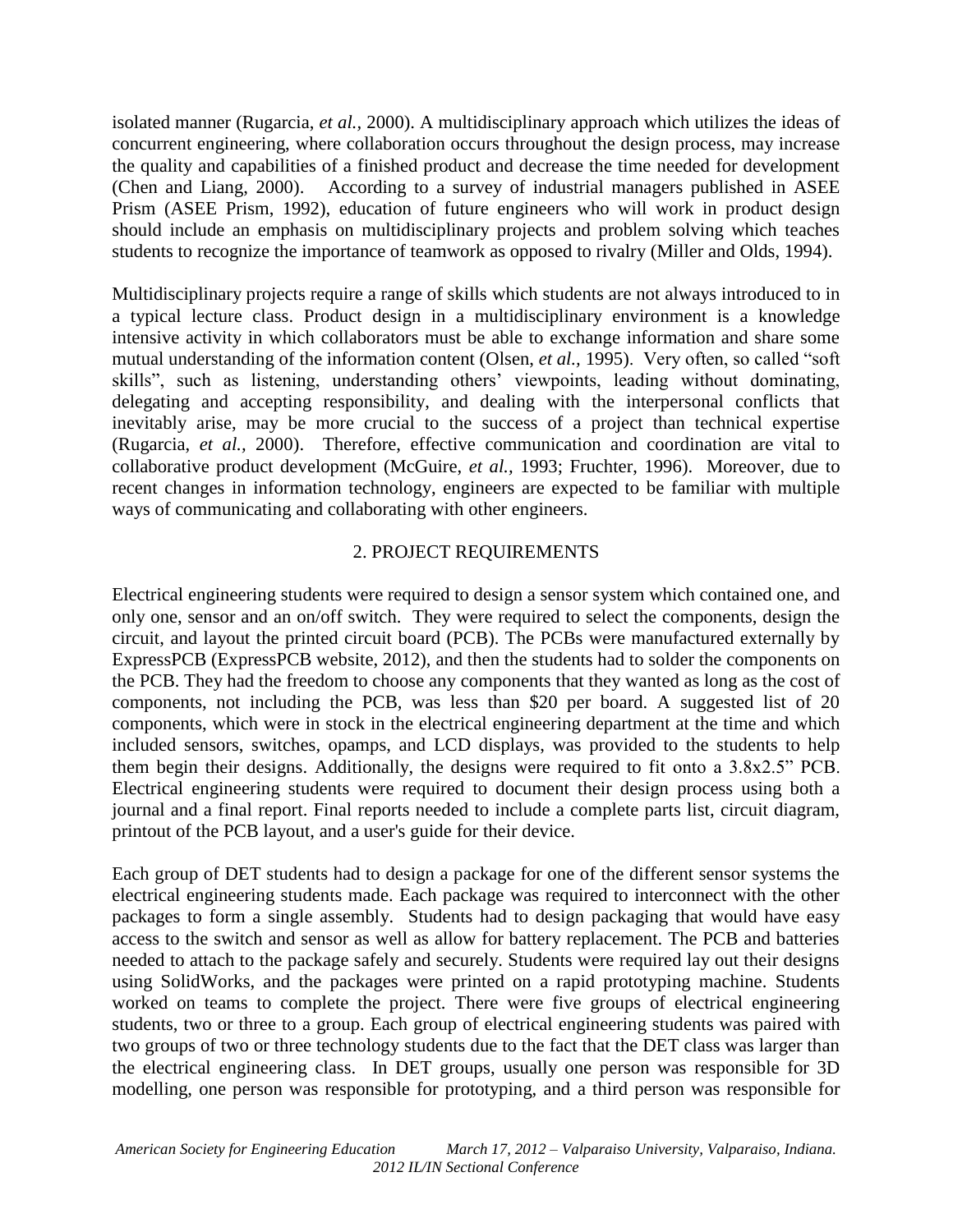taking accurate measurements and keeping the project on track. Students were paired up with their team members at the beginning of the semester, and they collaborated through email and face-to-face meetings. In an attempt to spot possible design problems early, the students were encouraged to talk to their teammates often and use ideas of concurrent design. For example electrical engineering and DET students were required to meet after the PCBs were laid out but before they were ordered because errors could be fixed more easily before the PCBs were printed.

## 3. PROJECT DETAILS AND EXAMPLE SOLUTIONS

# *3.1. Circuit Design and Prototyping Project Details*

Students began the circuit design process by selecting then testing their sensor and the display separately. Next, a prototype of the entire sensor system was built on a protoboard to allow for easy debugging, alteration, and refinement. Some, but not all, groups used a circuit simulator at this point to aid in their design process. The next step was to layout the PCB. The final step for the electrical engineering students was to solder components on their finished PCB. Since the projects was quite open ended, the resulting sensor systems were each unique. Two groups of students choose microphones as their sensor, one group used a force sensor, one group used a temperature sensor, and one group used a Hall Effect sensor which measures magnetic field. Three of the groups used LCD displays which were driven by combined analog to digital converters and display drivers. The remaining two groups used discrete LEDs to display the output. Three groups used 9V batteries while two groups used AA batteries. The sensors, LCDs, and LCD drivers used are detailed in the table below which shows part numbers and costs from Digikey (Digikey website, 2012).

| Description               | Part Number      | Cost   |
|---------------------------|------------------|--------|
| Microphone                | CMA-4544PF-W     | \$0.96 |
| <b>Force Sensor</b>       | 30-49649         | \$6.80 |
| Thermistor                | NTCLE100E3333JB0 | \$0.35 |
| <b>Hall Effect Sensor</b> | A1302KUA-T       | \$1.54 |
| <b>LCD</b> Display        | $VI-301-DP-RC-S$ | \$3.22 |
| <b>LCD</b> Display        | LCD-S2X1C50TR    | \$3.01 |
| Display Driver            | ICL7106CPLZ      | \$4.23 |

Table 1: Part numbers and costs (Digikey website, 2012).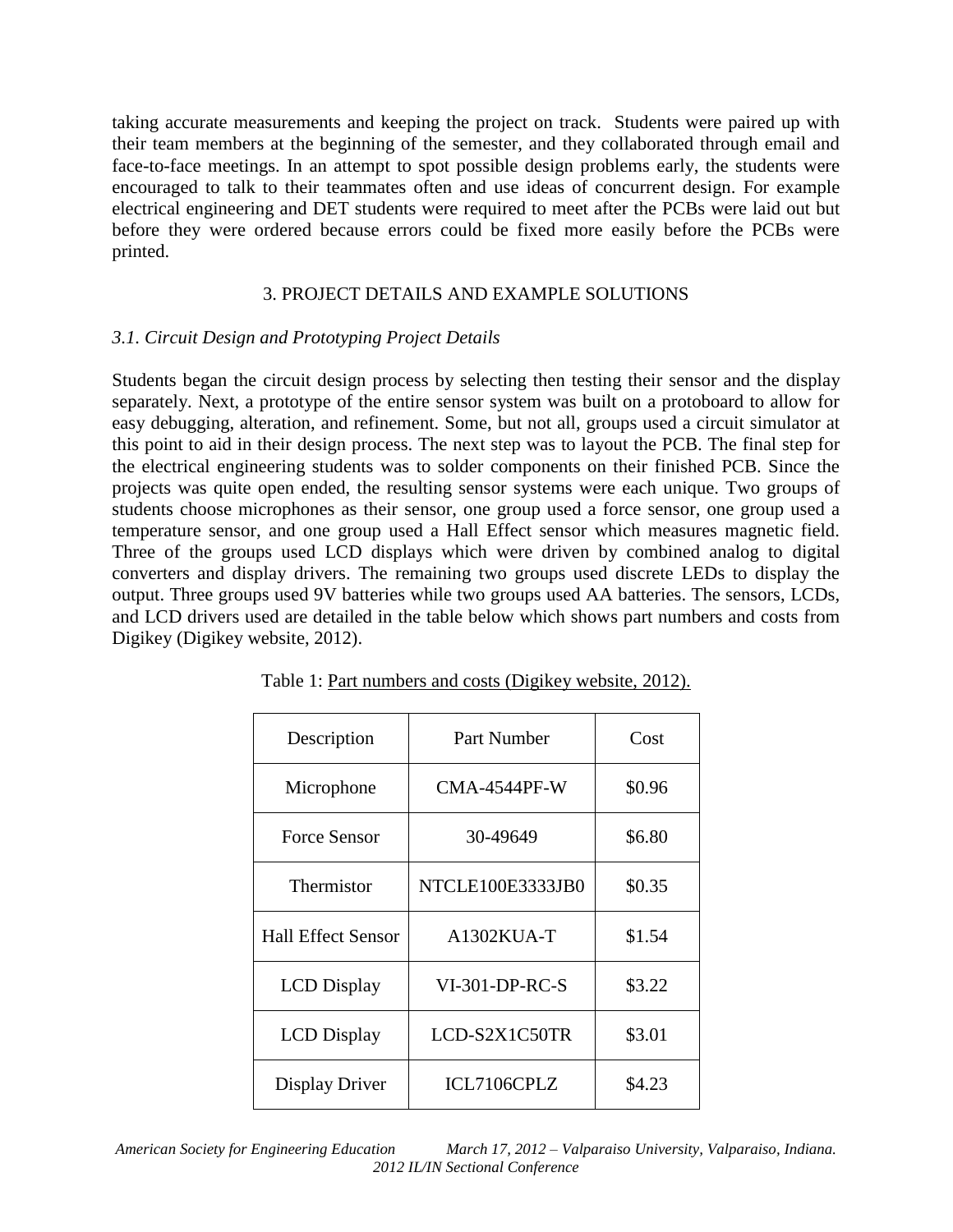



a) PCB layout for force sensor b) Soldered PCB for force sensor

Figure 1: Example of one PCB board layout and prototype for force sensor

PCBs were manufactured by ExpressPCB (ExpressPCB website, 2012). The PCBs were laid out using software provided by ExpressPCB and available free online. The students had not used the software before, and they were not provided any formal instruction on how to use it. However, following tutorials provided with the software, they were all able to learn it quickly and use it successfully for this project. To keep the cost of the PCBs down, students were required to use only one layer of copper in their designs. If a wire crossing was needed, a jumper wire was soldered into place. The simplest design required only one jumper wire while the most complicated design required more than a dozen jumper wires. Figure 1 shows an example PCB layout and a photograph of the soldered PCB.

## *3.2. Packaging Design and Prototyping Project Details*

Students began the packaging design by carefully measuring the dimensions of the batteries, displays, and other components of the PCBs. They came up with a design envelope using SolidWorks. Next, they incorporated information about their specific PCB into the design envelope. This step involved creating a stand to hold the PCB as well as a compartment or box to hold the batteries. Finally, the finished designs were manufactured using a rapid prototyping machine.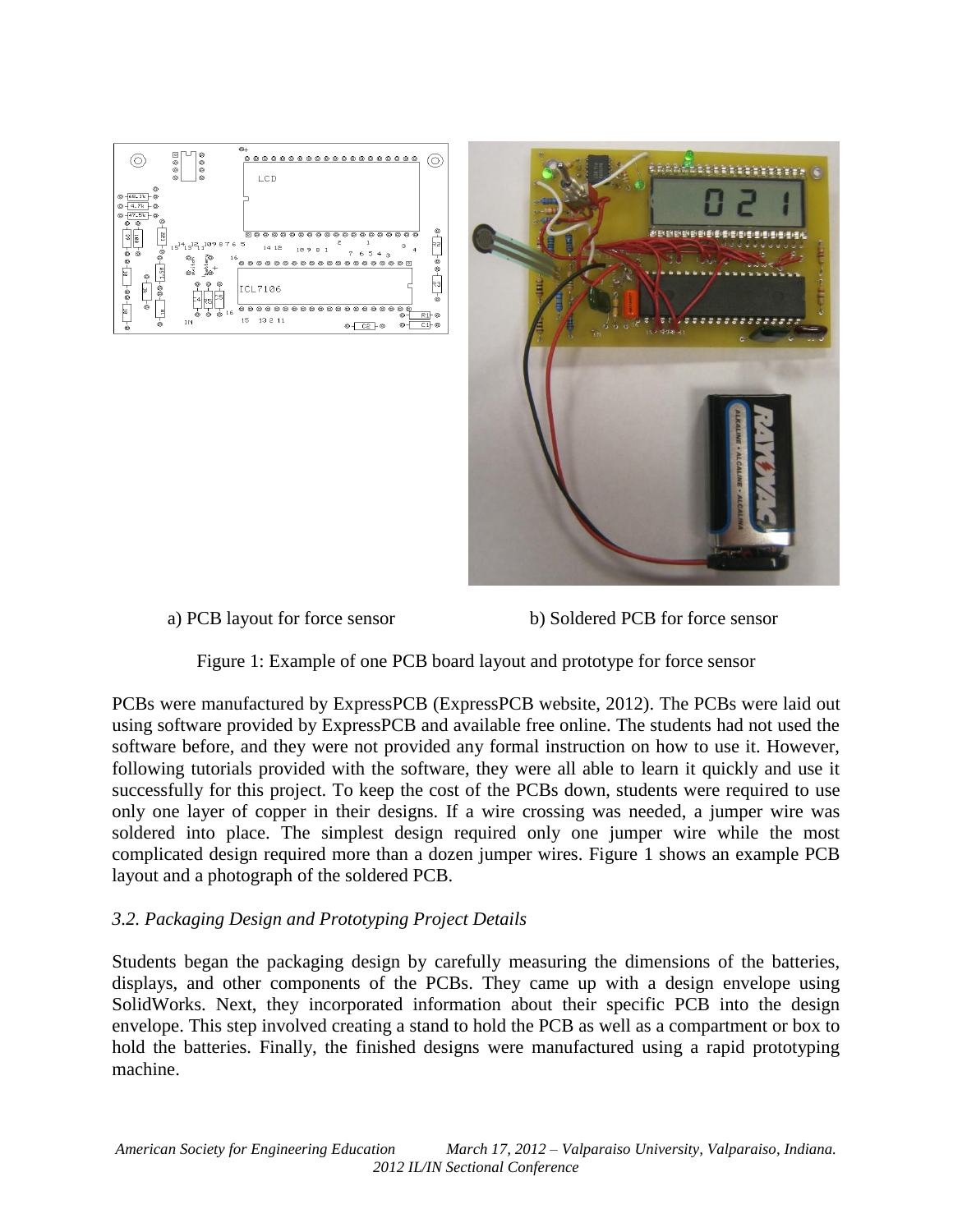In the initial stage of the design, students proposed design envelopes which could contain the PCBs and interconnect in some way. One student came up with a design envelope which had a separate top and bottom piece that fit together with a tongue and groove design. The word 'bottom' was engraved on the bottom piece so that all designs would be oriented correctly. Some systems had displays, so it was important to orient them in the same way. Furthermore, the design had dovetail-like slots on four sides so the assemblies could interconnect. This design envelope was selected and used as a starting point for further design by all groups. Figures 2 and 3 illustrate this design envelope and how the packages interconnect.



Figure 2: Design envelope assembly



Figure 3: Proposed solution for interconnectivity





a) Force sensor base b) Force sensor packaging

Figure 4: Example of PCB packaging – force sensor

*American Society for Engineering Education March 17, 2012 – Valparaiso University, Valparaiso, Indiana. 2012 IL/IN Sectional Conference*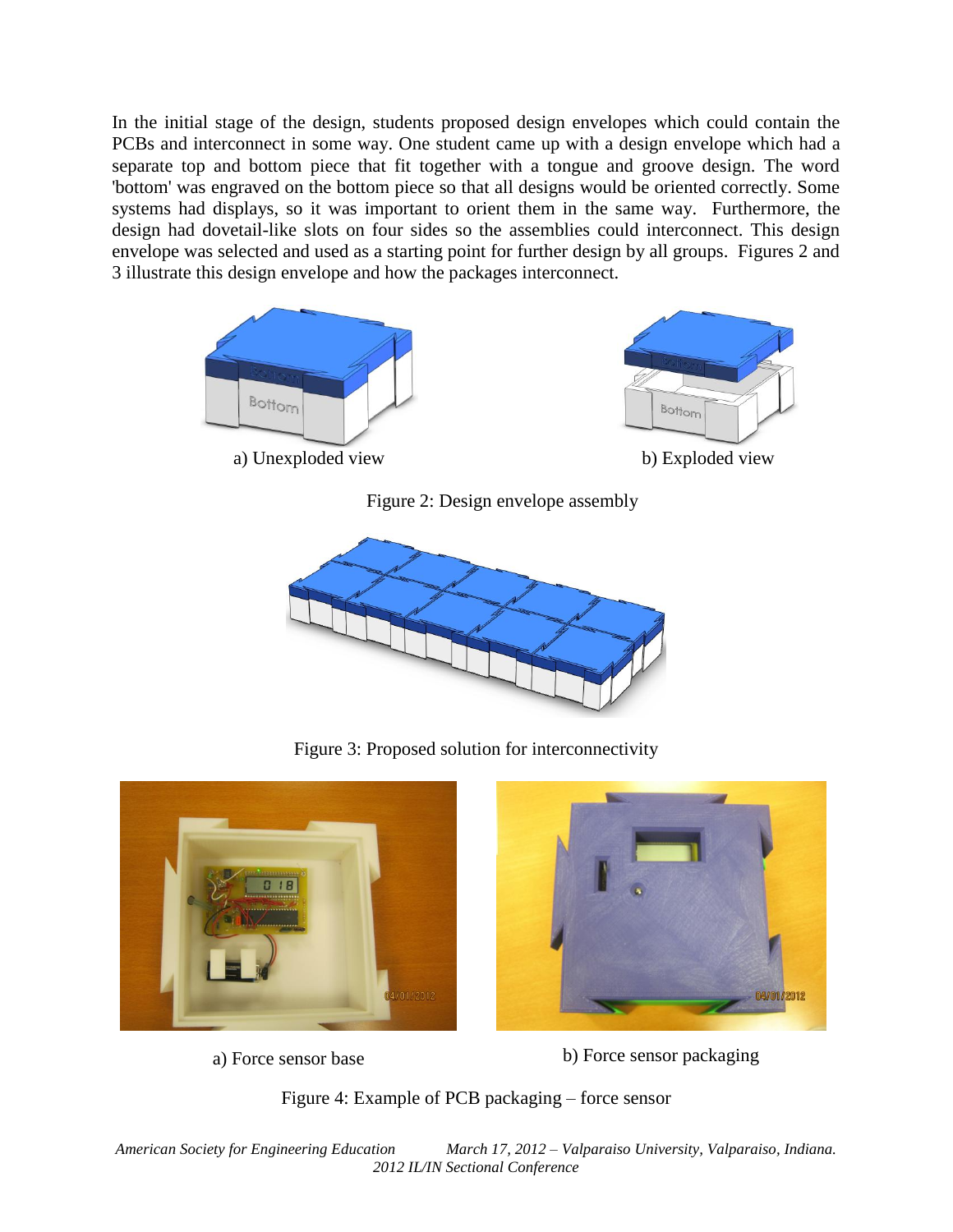

Figure 5: Example of two PCB packaging solutions

Next, students edited the design envelope to fit their specific sensor system. This step involved taking into consideration factors such as the size of the batteries, the placement of the sensor and display, and the location of mounting holes on the PCB. The PCB layouts were saved in the neutral exchange file type DFX and imported into SolidWorks to aid in the design process. Students had to make sure that the packages left enough room for wiring, and they had to make sure that the PCBs would fit into the package. Additionally, they had to make sure that the batteries would be stably secured and that the batteries could be easily replaced if needed. Once the package designs were finished, they were saved as STL files and sent to a rapid prototyping machine available at the university. The packages were constructed using ABS

plastic. The bottom of each package required approximately 16 hours to construct, and the top required approximately 14 hours. However, with further improvement to the design, the packages could be made smaller and could require considerably less time to manufacture.

## 4. LESSONS LEARNED FROM THE PROJECT

## *4.1. Circuit Design and Prototyping Lessons Learned*

Electrical engineering classes often focus on analysing information contained in circuit diagrams. In this project, the electrical engineering students had to design their own circuit diagram, but they also had many decisions to make that did not show up on the circuit diagram. The students had to be concerned about issues like the thickness of wires, the spacing of the holes on the PCB, the number of wire crossings, and the vertical height of components from the surface of the PCB. These issues are all important and all related to design of circuits, but they go beyond issues discussed in a typical circuits or electronics course.

Since the project was quite unstructured, students could decide on how complex to make their design. Some groups chose to add multiple features including LED indicators for power and low battery. However, groups with more complicated designs ran into more issues when laying out their PCB. Some designs required over a dozen jumper wires on their PCB because one layer of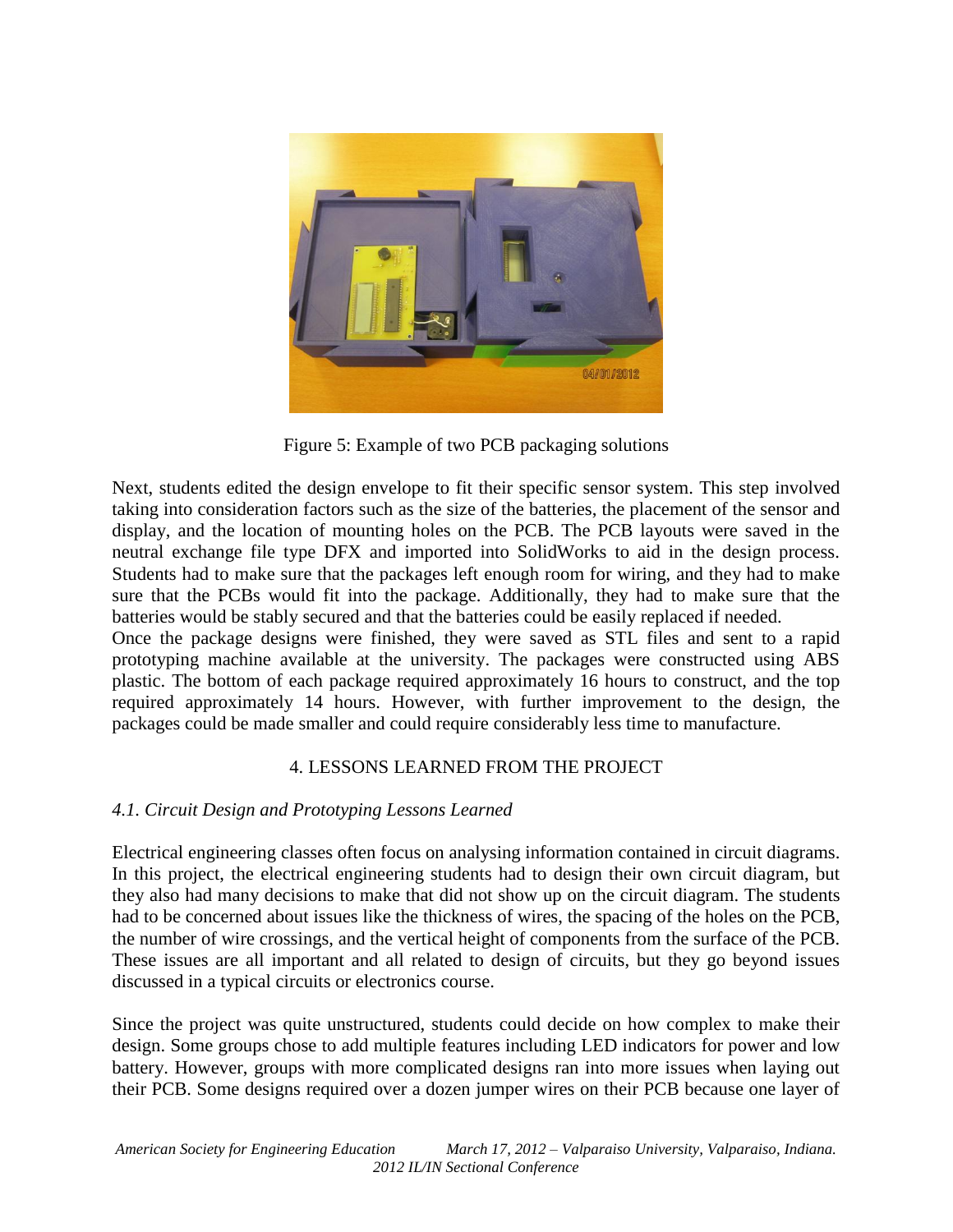copper was not enough to interconnect all of the components. Also for the more complicated designs, the components on the PCB needed to be placed so close together that soldering became more challenging. Also, only the simplest PCB came back without any errors in need of correcting.

Students were encouraged to use discrete electrical components, such as opamps and A/D converters. Three groups of students used a combination A/D converter and LCD driver which had 40 pins. Wiring this chip proved complicated but possible. At the end of the project, some students felt that it would have been easier to design the circuit using a microcontroller instead, and the wiring of the microcontroller would have been no more complicated than the designs they came up with.

# *4.2. Packaging Design and Prototyping Lessons Learned*

The first lesson learned was that a project like this is very beneficial to DET students. DET students learned a lot from this kind of collaboration with EE students since they have never had a project like this before. Design engineering classes often focus on information contained in a computer aided design (CAD) drawing. In this project, the DET students had to worry about many additional issues not obvious from a CAD drawing. They had to ensure that their packages left enough room for wiring. Also, they had to design a way for the user to open the package to change the batteries. Additionally, they had to ensure that the switch and sensor were placed in convenient locations so the device could be used easily. The DET students had various courses related to product design and some related to electrical fundamentals, but they have never worked on a product design project that included electrical and electronic components which is something they will face in industry quite often.

The second lesson learned from the classroom team management perspective is to make sure that all team members are equally involved during the design stage in future. Students had various comments related to their contribution and influence on the final design solution. One student came up with the design envelope which was used by all of the groups. For this reason, some students felt that their creativity was taken away and too much of the package design was completed for them. Some students valued the modelling work more than the collaboration or design work. They felt that the student who did the most 3D modelling contributed most to the project. If they were not involved in the modelling, they did not feel a strong sense of accomplishment regardless of their involvement in the collaboration, brainstorming, or other activities related to the project.

The third lesson learned is to enable more space for changes later in the project so that students could come up with new design solutions after they fully understand the design purpose. Early in the design process, all groups decided to use the same design envelope, but by the end of the semester, many students had ideas for how to improve the design envelope. More specifically, after the PCBs were received, they realized the package was too large. The size of the design envelope was based on the maximum dimensions of the electrical components reported by the groups. If time allowed, this problem could have been solved with an iterative design procedure. Some groups said that they could have made their packaging fifty percent smaller than it was if the design envelope was not influencing their designs.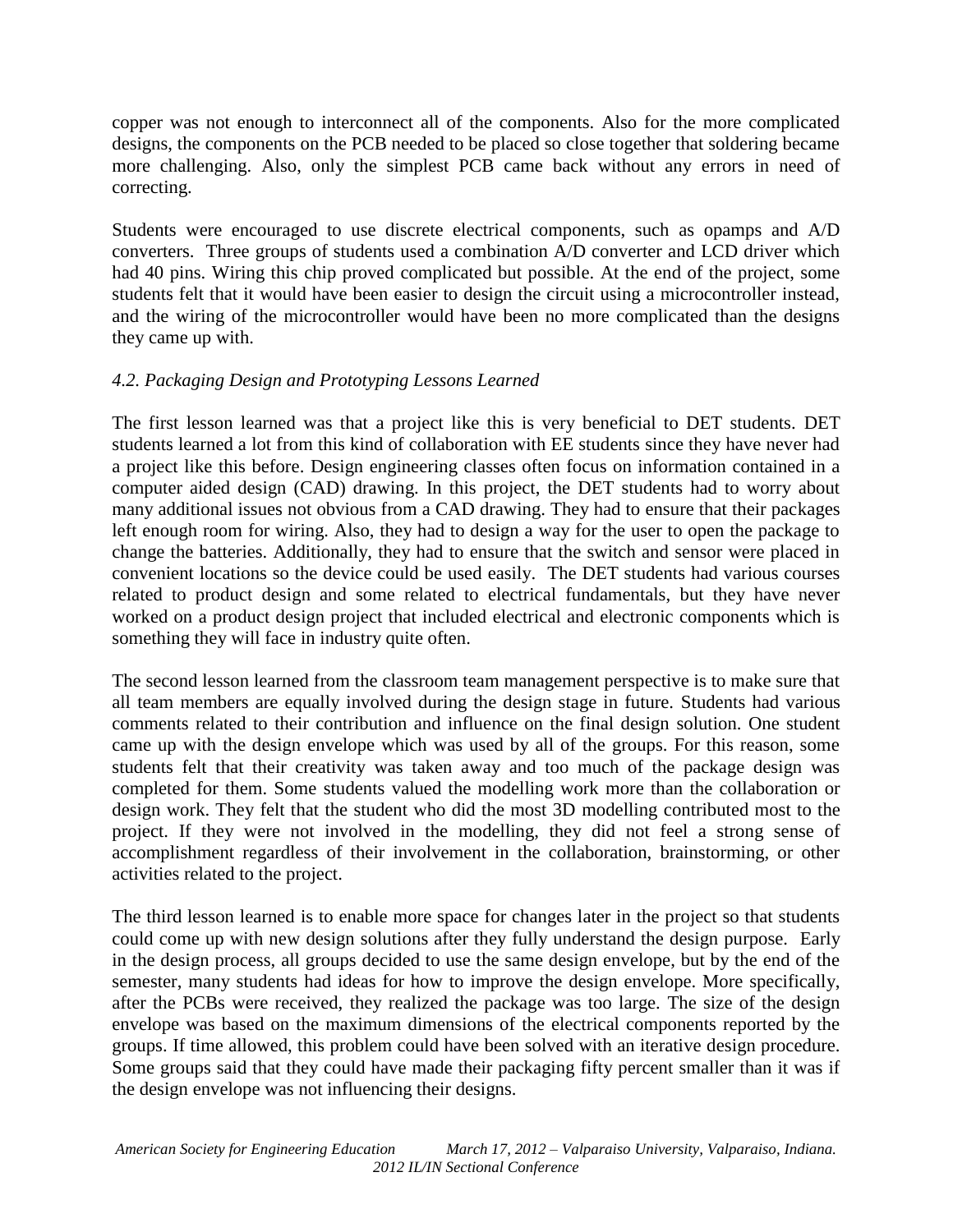The fourth lesson learned was the importance of early communication between DET and electrical engineering students. Some groups put off working on the package design until the PCBs were assembled. Since DET students had never worked on a project like this, they did not know exactly what the finished PCBs would look like and which parameters of the boards would be important. Once the PCBs were actually made and soldered, they had more ideas for their designs. However, the PCBs could not easily be altered at this point. Some groups did not carefully consider the size of holes used for assembly. Also, some groups did not carefully consider which side of the PCB certain components were located on which made packaging designs more challenging. Before the PCBs were finished, some DET students thought that the package designs could be finished quite quickly, in less than a week. However, once they received the finished PCBs, they realized that the project was quite involved, and they thought their designs could be much better if they had more time to refine their packages.

### *4.3. Teamwork and Lessons Learned*

The first lesson learned related to teamwork was the importance of scheduling classes at the same time to facilitate face-to-face meetings. This project required that students from different majors work together. Coordination was complicated by the fact that the electrical engineering and DET classes met at different times. A significant amount of time was devoted to the project in both classes. However, unless a student was free at the time of the other class, meetings outside of class were required. Students occasionally complained that their teammates were hard to contact and did not reply to original requests to meet. However, with persistence, they were all able to arrange times to discuss the project. Since the project was a challenge with class time available, it would have been much harder without the class time available. In future, this could be avoided if these two classes would be scheduled at the same time.

The second lesson learned was related to different sizes of the classes. Additionally, coordination was complicated by the fact that each group of electrical engineering students was paired with two groups of DET students. This arrangement was necessary because the DET class had more than twice the number of students as the electrical engineering class. Some DET students mentioned that contacting the electrical engineers was complicated by the fact that the electrical engineers had to split their time between two groups. The DET class was classroom-based while the electrical engineering class was project-based. More even involvement in the project would have been possible if the classes involved were both project-based or both classroom-based with almost equal number of student. However, this class scheduling arrangement is hard to achieve.

The third lesson learned also was related to course schedule. Some students commented that their package designs would have been smaller and required less time and material to construct if the packages did not have to interconnect. However, one of the main ideas of the interconnectivity was to encourage collaboration between the groups. This problem could have been avoided by splitting the project into two design stages. In the initial stage, electrical engineering and DET students would collaborate and brainstorm possible solutions. In the final stage, after the PCB boards were manufactured, the DET students could finalize their designs for a specific sensor system.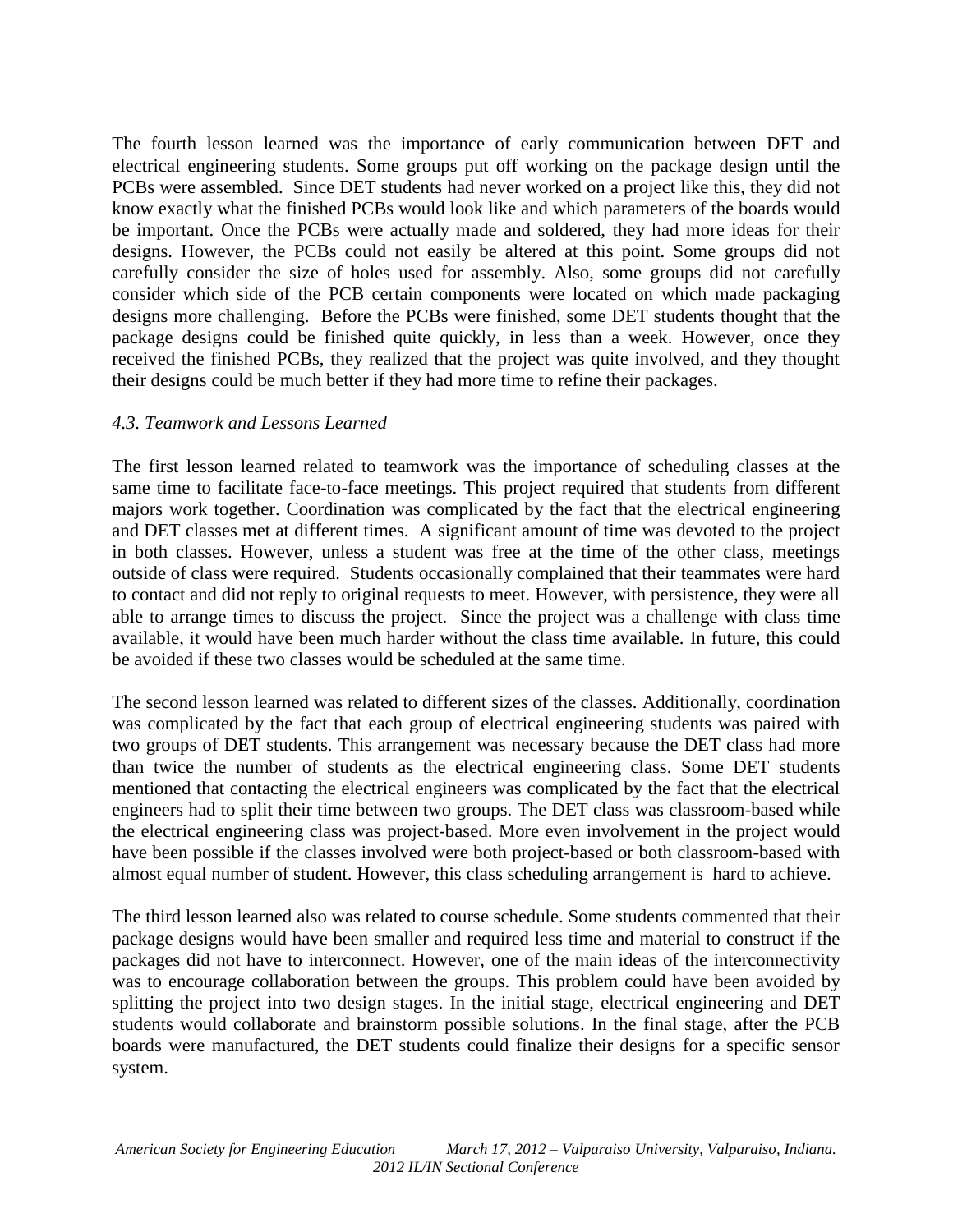#### 5. CONCLUSIONS

Overall the project was a success. Students designed all aspects of the sensor circuit. The printed circuit boards were manufactured professionally. Then, the students soldered the components on the boards and designed and manufactured the packages. The resulting designs varied quite a bit from group to group, and students were proud of their designs. At the end of the project, both DET and electrical engineering students had many ideas for possible design improvements. Also at the end of the project, they had a greater understanding of what it takes to manufacture a product, and they had a greater appreciation for the work done by engineers in the other discipline. The next time this project is run, it would be beneficial to develop assessment tools for use at the beginning and end of the semester. The tool at the beginning of the semester could measure the amount of knowledge students have about multidisciplinary design methods and problems that could arise in multidisciplinary design. The tool at the end of the semester could measure how their knowledge of multidisciplinary work evolved over the semester. Additionally, the assessment tool at the end of the semester could measure how much DET students learned about PCB design and manufacture how much the electrical engineering students learned about package design and rapid prototyping.

#### ACKNOWLEDGEMENTS

Sam Swerdlow and Josh Hedger designed the electrical circuit of the sensor system shown in Figures 1 and 4. Daniel Grabill designed the design envelope that was used in this project with dovetail slots shown in Figures 2 and 3. Nicholas Cocanower, Lukas Garrow and Cody Nash-Kniffen designed and manufactured packaging shown in Figure 4 and Figure 5 on the right. Jordan Troxel, Preston Moudy and Morgin Stell designed the packaging shown in Figure 5 on the left. We would like to acknowledge their hard work on this project and thank them for allowing the use of the images.

#### REFERENCES

- *American Society for Engineering Education Prism* (1992). "Real World 101: What Some Engineers in Industry Want Your Students, and You, to Know," October, pp. 19-22.
- Chen, Y.M., and Liang, M. W. (2000). Design and implementation of a collaborative engineering information system for allied concurrent engineering, *International Journal of Computer Integrated Manufacturing*, 13 (1), p11.
- Digikey website, http://www.digikey.com, date accessed 1-1-12.
- ExpressPCB website, http://www.expresspcb.com, date accessed 1-1-12.
- Fruchter, R. (1996) Conceptual, Collaborative Building Design through Shared Graphics*, Journal IEEE Expert: Intelligent Systems and Their Applications archive,* IEEE Educational Activities Department, 11 (3), June, p 33 – 41.
- McGuire, J.G., Kuokka, D. R., Weber, J. C., Tenenbaum, J. M., Gruber, T. R., and Olsen G. R. (1993). SHADE: Technology for Knowledge-based Collaborative Engineering, Concurrent Engineering September, 1 (3), p 137.
- Miller, R. L., and Olds, B. M. (1994). A Model Curriculum for a Capstone Course in Multidisciplinary Engineering Design, *Journal of Engineering Education*, October, p. 1.